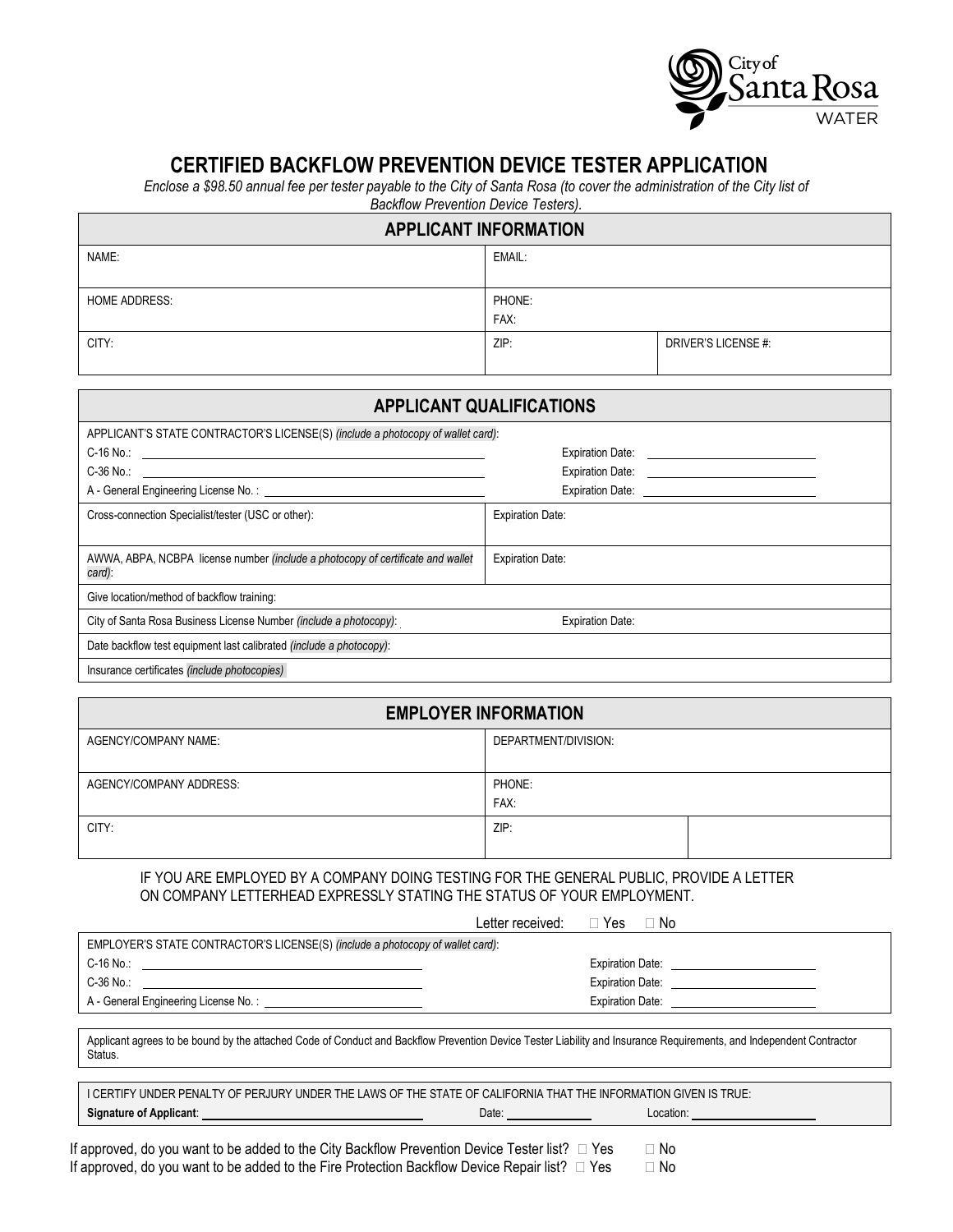

## **Certified Backflow Prevention Device Testers Code of Conduct**

The City of Santa Rosa Water Department (City) recognizes that the water purveyor has the responsibility of protecting the public water supply. Thus, in the exercise of this responsibility the City must take all reasonable precautions to protect the potable water supply from the hazards originating on the premises of its customers that may degrade the water in the City's distribution system. By creating an available list of Certified Backflow Prevention Devise Testers, the City is endorsing each Certified Tester to the citizens of Santa Rosa with the expectation that each will perform in accordance with legal requirements, this Code of Conduct, as well as professional standards. The City has the right to remove a Certified Tester from the list in the event he/she fails to meet these standads.

To this end, in accordance with State Regulations Title 17, The Safe Drinking Water Act Amendments of 1986 and Public Law 99-339, the City has compiled this Code of Conduct for Certified Backflow Prevention Device Testers (Certified Testers).

- 1. All applicants requesting to be on the City's Certified Tester list must be Certified/Valid California/Nevada American Water Works Association, American Backflow Prevention Association or Northern California Backflow Prevention Association Backflow Prevention Assembly Testers.
- 2. Certified Testers must not knowingly falsify the results of backflow prevention device test Reports performed by him/her.

#### EXAMPLES:

- Submitting backflow test results he/she did not perform.
- Making unneeded/unnecessary repairs and/or replacement of parts or assemblies.
- Not maintaining proper backflow certification to perform tests.
- Not using proper test procedures as established by the University of Southern California Foundation for Cross-Connection Control.
- Using unauthorized or uncertified test equipment.
- 3. Certified Testers must confirm all data (make, model, size, serial number, meter number, etc.) at the time of submitting backflow test results online.
- 4. **ALL BACKFLOW ASSEMBLY TEST REPORTS MUST BE SUBMITTED TO THE CITY WITHIN 10 (TEN) DAYS OF THE INITIAL TEST, WITH NO EXCEPTION.** Delayed submission of reports creates challenges for the City to continue managing systemwide regulatory compliance under the program. It is the Certified Tester's responsibility to contact the City promptly if issues arise that prevent the timely submission of reports. If a Certified Tester fails to timely submit test results more than three times without reason for any such delay, the City will notify the Certified Tester and may remove him or her from the City list of Backflow Prevention Device Testers.

#### 5. **ALL BACKFLOW TEST SUBMITTALS MUST CONTAIN COMPLETE INFORMATION PERTAINING TO THE TEST.**

- 6. When backflow prevention assembly repairs are necessary, repairs must be made within **30 days** from the failure date. The Certified Tester must only utilize original factory repair parts as manufactured for the assembly.
- 7. The Certified Tester must not circumvent the installed backflow prevention equipment by removal or alteration of the assembly or any of its components. In extreme cases such as severe freeze damage and when no immediate replacement is available, this may be allowable if prior written approval by the City is granted and will be determined on a case-by-case basis.
- 8. All backflow assemblies must be installed in accordance with the City's construction standards and be permitted as required by City of Santa Rosa plumbing code (City Code Chapter 14-16 *et seq*). Any new backflow assemblies installed or replaced without a corresponding City plumbing permit may be referred to the City of Santa Rosa Code Enforcement section for enforcement action, and the City will evaluate whether the Certified Tester should be removed from the City 's list.
- 9. Only devices approved by the State Water Resources Control Board Division of Drinking Water and the Foundation for Cross-Connection Control and Hydraulic Research of the University of Southern California will be accepted. To verify a device, please call (707)543-4586.
- 10. Certified Testers will be randomly "spot-checked" by City employees.

If you have any questions, please call the Water Quality office at (707) 543-3965.